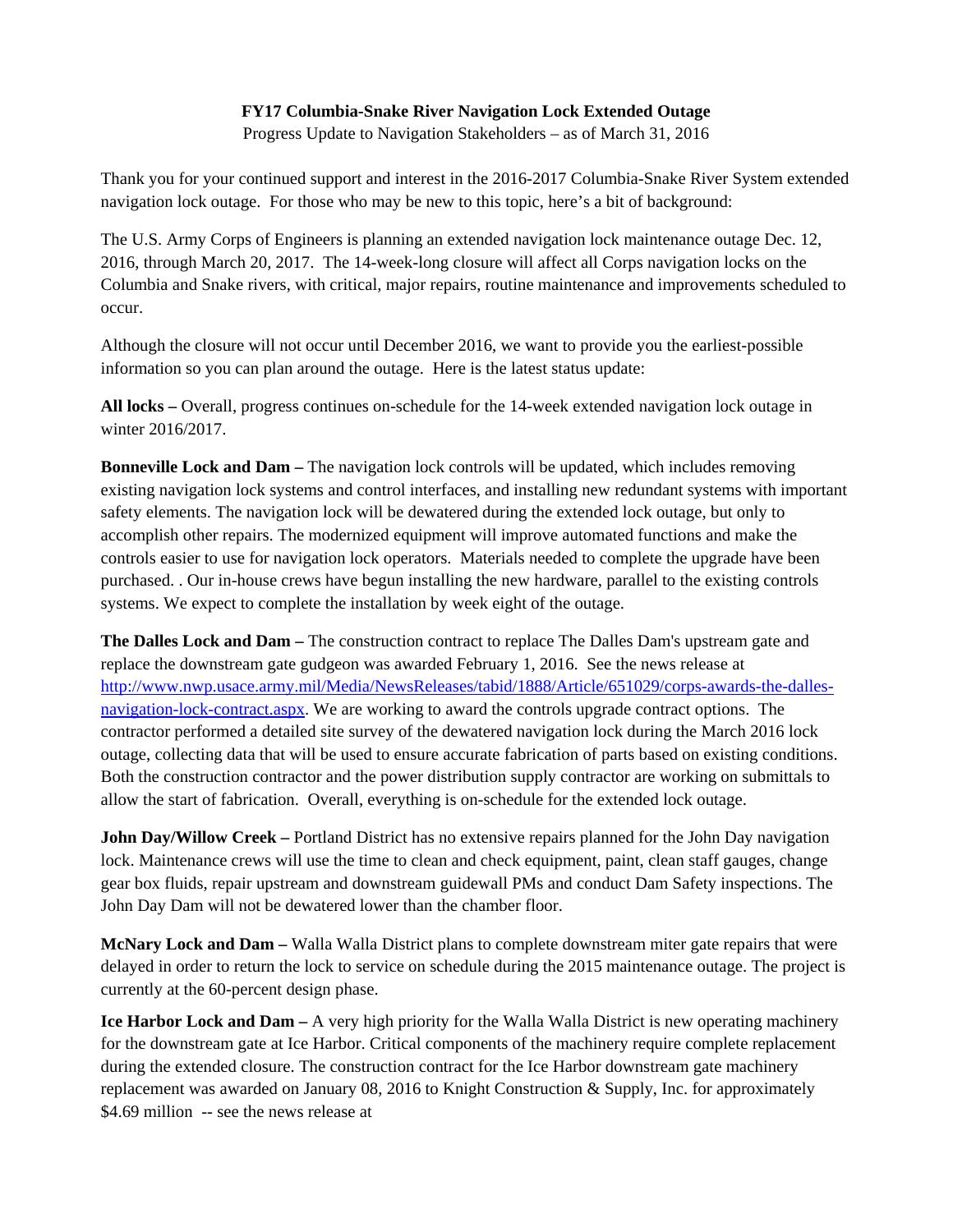http://www.nww.usace.army.mil/Media/NewsReleases/tabid/2614/Article/648083/16-002-corps-awards-2 navigation-lock-repair-contracts-work-to-occur-during-sys.aspx.

**Lower Monumental Lock and Dam –** A new downstream lock gate was installed at Lower Monumental during the FY11 extended maintenance closure. The second phase of this installation is the replacement of the machinery and controls system that operates the gate. The newly installed downstream gate is heavier than the original, and the existing equipment has reached the end of its service life. Lower Monumental's downstream gate machinery replacement contract was awarded Jan. 26 to Knight Construction & Supply, Inc. for approximately \$3.37 million -- see the news release at

http://www.nww.usace.army.mil/Media/NewsReleases/tabid/2614/Article/648083/16-002-corps-awards-2 navigation-lock-repair-contracts-work-to-occur-during-sys.aspx.

**Little Goose Lock and Dam –** Following an emergency outage in 2014 to repair a failing gudgeon arm, additional work is required during the FY17 outage to complete replacement of the aging components of the gate. This project will involve replacement of the remaining original gudgeon arm and linkage, replacement of the pintle assembly for both gate leafs. Structural repairs will include resurfacing the quoin and miter and crack repairs to structural members. Repairs are critical to ensure reliable gate operation. The Little Goose downstream gate structural repairs contract package has been solicited and is anticipated to be awarded in May 2016.

**Lower Granite Lock and Dam –** Although Lower Granite does not have large-contract repairs planned, Corps maintenance personnel will conduct annual routine lock maintenance and repairs during the scheduled outage. As this schedule is refined, updates will be provided.

This extended lock outage plan is a coordinated effort between the Corps' Portland and Walla Walla districts. Our goal is to prioritize and accomplish urgently needed lock repairs along the Columbia and Snake rivers while minimizing the impact lock closures have on river users.

To maximize this maintenance opportunity at all of our locks, additional work items may be added within the schedule, dependent upon available resources. We will continue to keep stakeholders informed with regular updates. Our next update will occur June 1 at the Spring 2016 Joint-District Navigation Meeting at the Sage Center in Boardman, Oregon. Please see the event invitation attached to this update. For those who cannot attend the meeting, a written update will also be sent via email and posted to the FY17 Extended NavLock Outage webpage http://www.nww.usace.army.mil/Missions/Navigation/FY17LockOutage.aspx.

For more information about the extended outage or to sign up for future email updates, visit our website or email FY17LockOutage@usace.army.mil. You are also welcome to call or email our Public Affairs Offices at the numbers and addresses below.

Portland District Public Affairs Office (503) 808-4510 cenwp-pa@usace.army.mil

Walla Walla District Public Affairs Office (509) 527-7020 cenww-pa@usace.army.mil

Sincerely,

Jeannette Wilson Navigation Business Line Manager Walla Walla District, U.S. Army Corps of Engineers